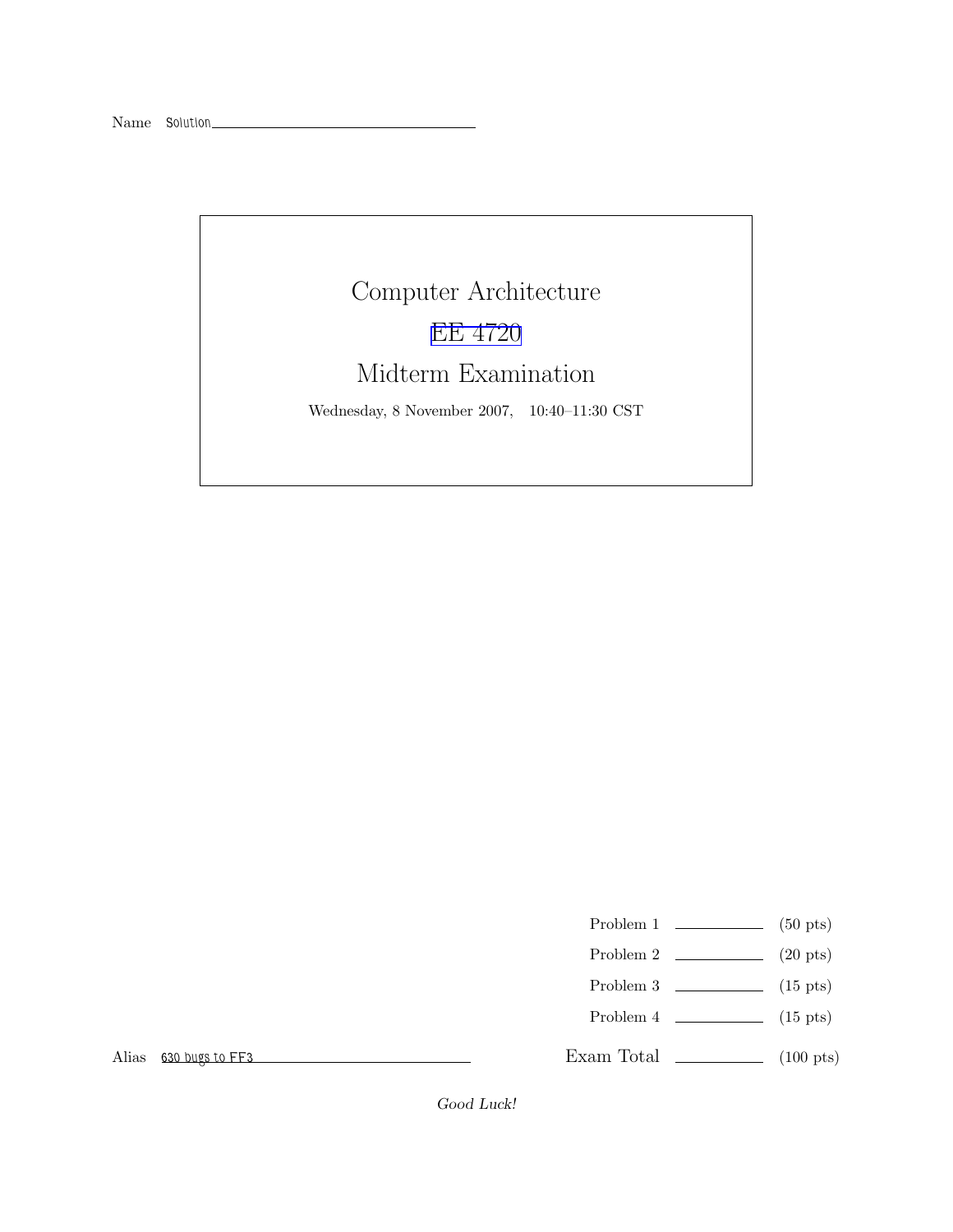Problem 1: In the MIPS implementation below some wires are labeled with cycle numbers and values that will then be present. For example,  $\boxed{c2:9}$  indicates that at cycle 2 the wire will hold a 9. Other wires are labeled just with cycle numbers, indicating that the wire is used at that cycle. If a value on any labeled wire is changed the code would execute incorrectly. Note that the fourth instruction has been provided. [50 pts]

 $\triangledown$  Finish a program consistent with these labels.

All register numbers and immediate values can be determined.

 $\overrightarrow{V}$  Be sure to fill the block marked Fill In.



## # SOLUTION

| # Cycle                     |  |                |                |                | 0 1 2 3 4 5 6 7 8 |  |
|-----------------------------|--|----------------|----------------|----------------|-------------------|--|
| 0x1000 jalr r6, r1          |  | IF ID EX ME WB |                |                |                   |  |
| 0x1004 ADDi r4, r9, 0xaaaa  |  | IF ID EX ME WB |                |                |                   |  |
| $0x2000$ lhu r8,-2(r6)      |  |                | IF ID EX ME WB |                |                   |  |
| $0x2004$ lb r3, $0xB(r1)$   |  |                |                | IF ID EX ME WB |                   |  |
| $0x2008$ sW r10, $0x22(r8)$ |  |                |                |                | IF ID EX ME WB    |  |
| # Cycle                     |  |                |                |                | 0 1 2 3 4 5 6 7 8 |  |

Uppercase is used to indicate parts of an instruction that could vary. For example, the ADDi could have been a SUBi but it could not have been an ADD.

To determine the value for the fill-in block, 0x22, one has to know that r1 holds the target address of the jalr. To determine the immediate for the second instruction, ADDi, one has to know that jalr will write r6 with the return address.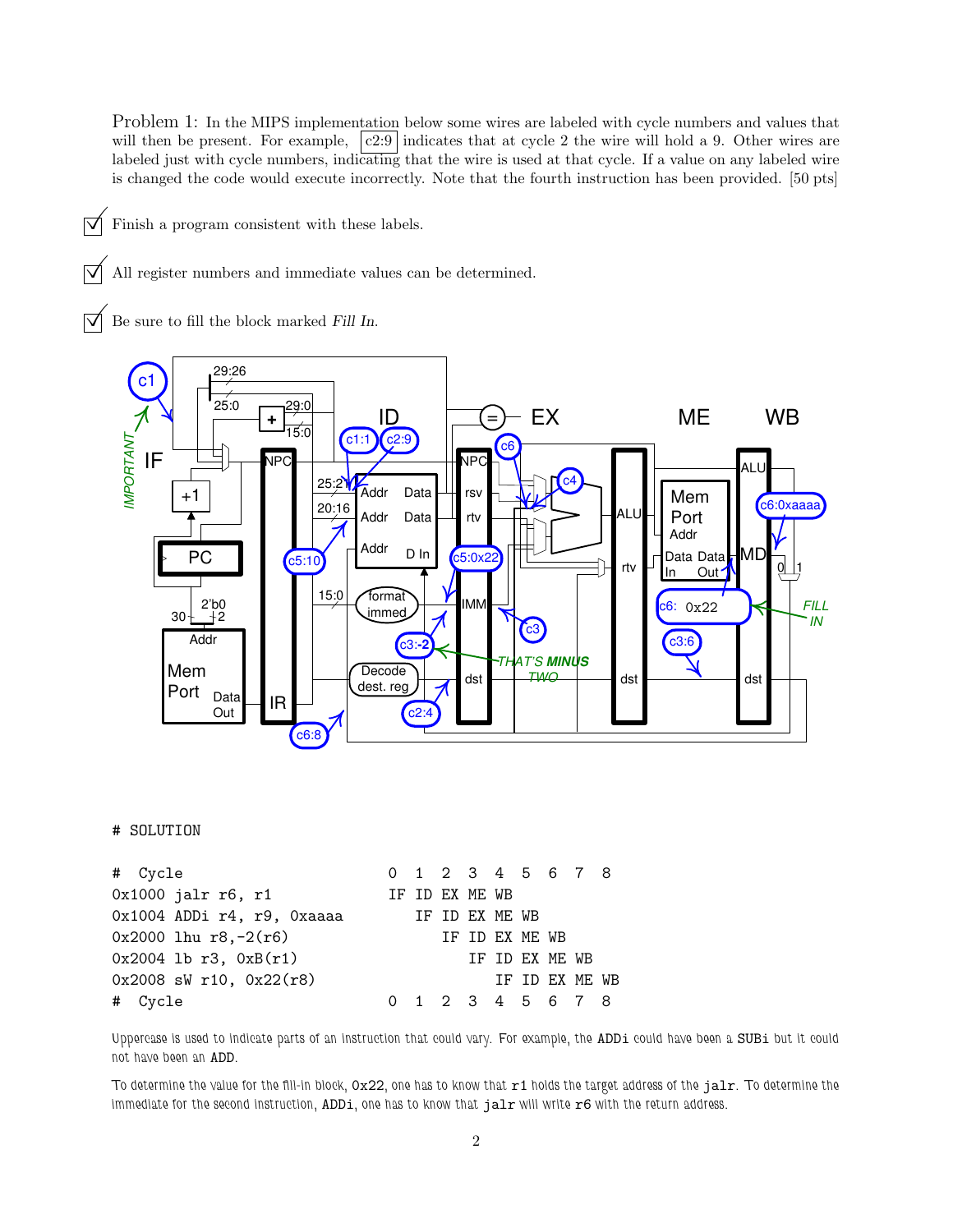The last instruction has to be a store because no other instruction (extensively covered in class) uses an immediate, uses an rt register value, and uses the EX stage.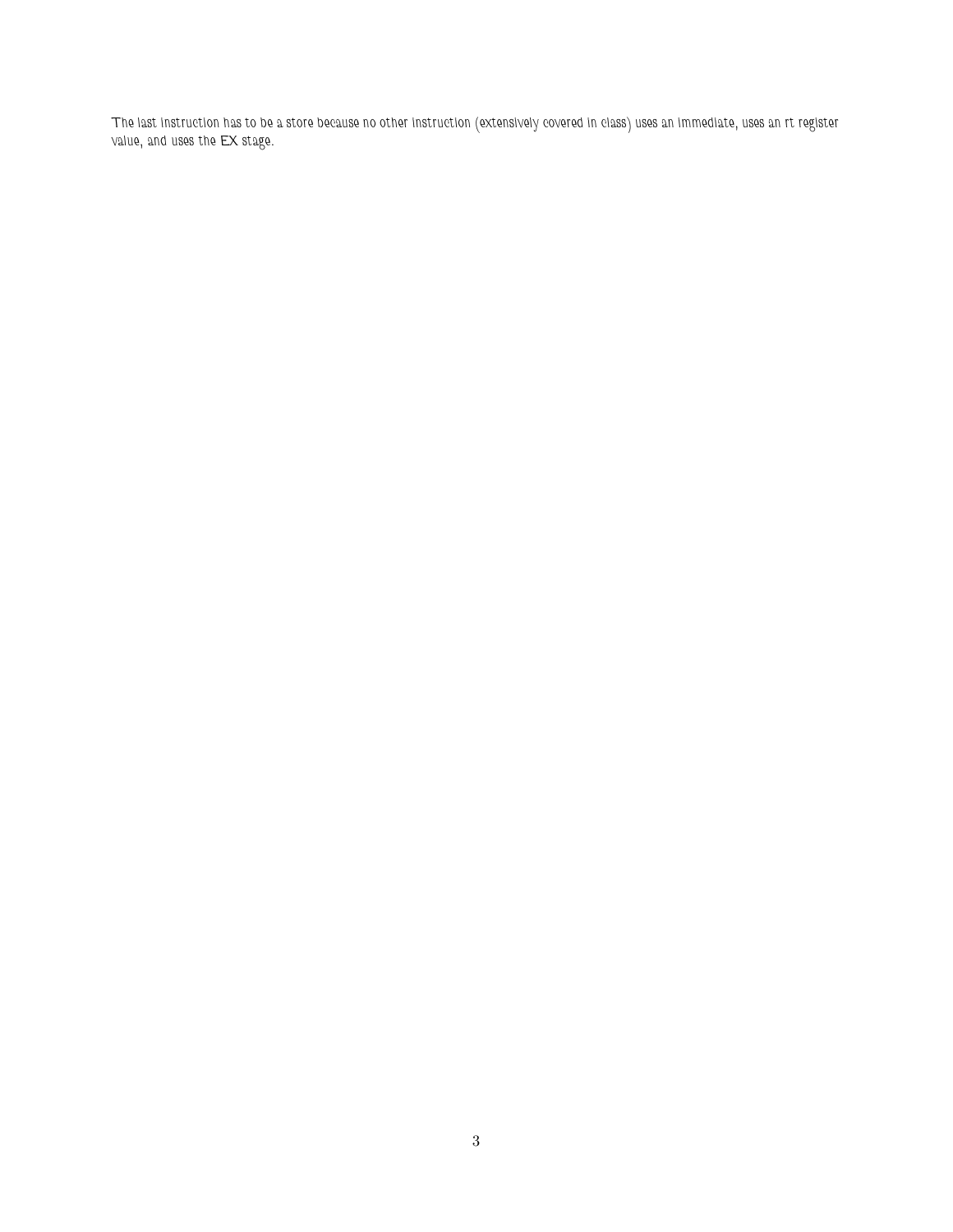Problem 2: The VAX locc instruction (from Homework 3) appears below, along with its encoding (taken from the Homework 3 solution).[20 pts]

locc #65, r2, (r3)

Instruction Encoding:

 $-pcode$ - $pcode$ - $-1$ st operand ----  $-2$ nd op - -- 3rd op locc imm PC\* immed reg r2 reg-d r3 mode value mode mode 0x3a 0x8 0xf 0x41 0x5 0x2 0x6 0x3 <- Encoded value. 7 0 7 4 3 0 7 0 7 4 3 0 7 4 3 0 <- Bit position.

(a) A MIPS implementation can easily retrieve its two source register values in one clock cycle.

What about the VAX instruction formats makes one-cycle source register value retrieval more difficult in a VAX implementation (without lowering clock frequency)? Consider instructions with at most two source register operands.

In MIPS formats the source register fields are always in the same place so the corresponding instruction register bits can be hard wired to the register file read ports. In VAX the position varies. In the example above the second source register field is in the fourth byte, but if the first operand used register addressing the second source register field would be in the third byte. Therefore one has to partially decode the instruction before one can determine where the register bits are, and so both the decode and the path through the multiplexer add to the cycle time.

(b) The constant 65 (0x41) is encoded in immediate mode, taking a total of two bytes, rather than literal mode, which would take only one byte if 65 were small enough for literal mode.

Given the way VAX encodes operands one might expect the maximum literal size to be only four bits. Why?

Because the mode field is four bits, so there is only four bits remaining. (The four remaining bits are normally used for the register number.)

In fact, the maximum literal size is six bits. How is that accomplished? (If you don't know or remember the details then make up something reasonable.)

Literal mode is specified by setting the first two mode bits to zero. This consumes four modes but provides for a six-bit literal.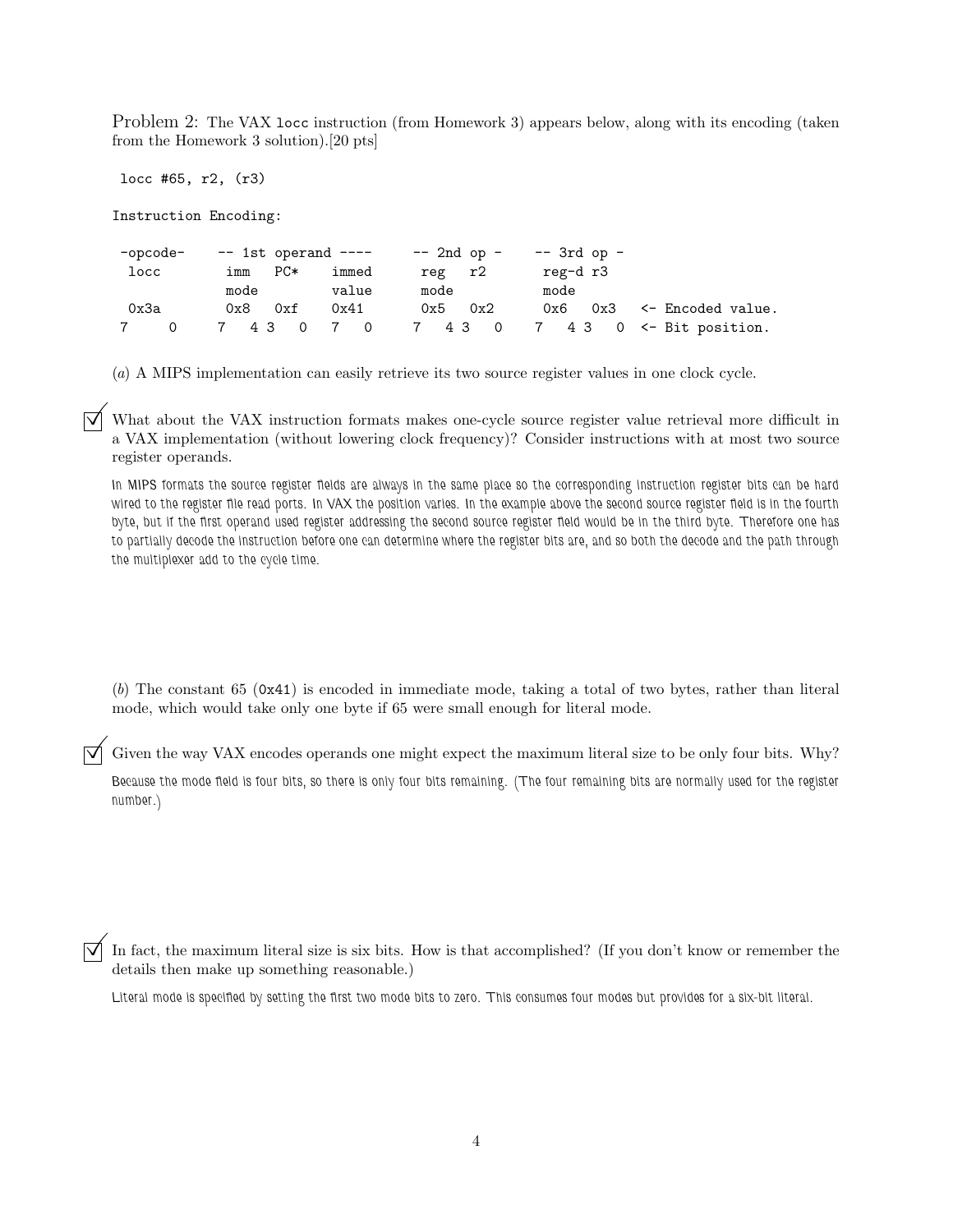Problem 3: Under SPECcpu2006 base rules at most four compiler optimization switches can be used per language. [15 pts]

 $\triangledown$  What is the rationale for that restriction?

The base scores are supposed to reflect normal effort. It's too vague to stipulate something like valid compiler optimization switches shall be those that can be determined using normal effort. With such a rule there would be endless arguments over whether the effort to determine a particular set of switches was normal or not. The four-switch rule, though arbitrary, is specific.

Suppose a tester would like to use five options:

cc -O4 --optimization-a --optimization-b --optimization-c --optimization-d

The tester modifies the compiler by combining options a and b, the modified compiler is made available as a product. Now compilation can be done consistent with the rules:

```
cc -O4 --optimization-ab --optimization-c --optimization-d
```
Should that be considered cheating? Explain why or why not.

It should be considered cheating because it renders the four-switch rule irrelevant. The impetus for combining the switches was to get performance on SPECcpu benchmarks, so it's probably not the kind of switch combination that would make sense for other uses otherwise it would already be present.